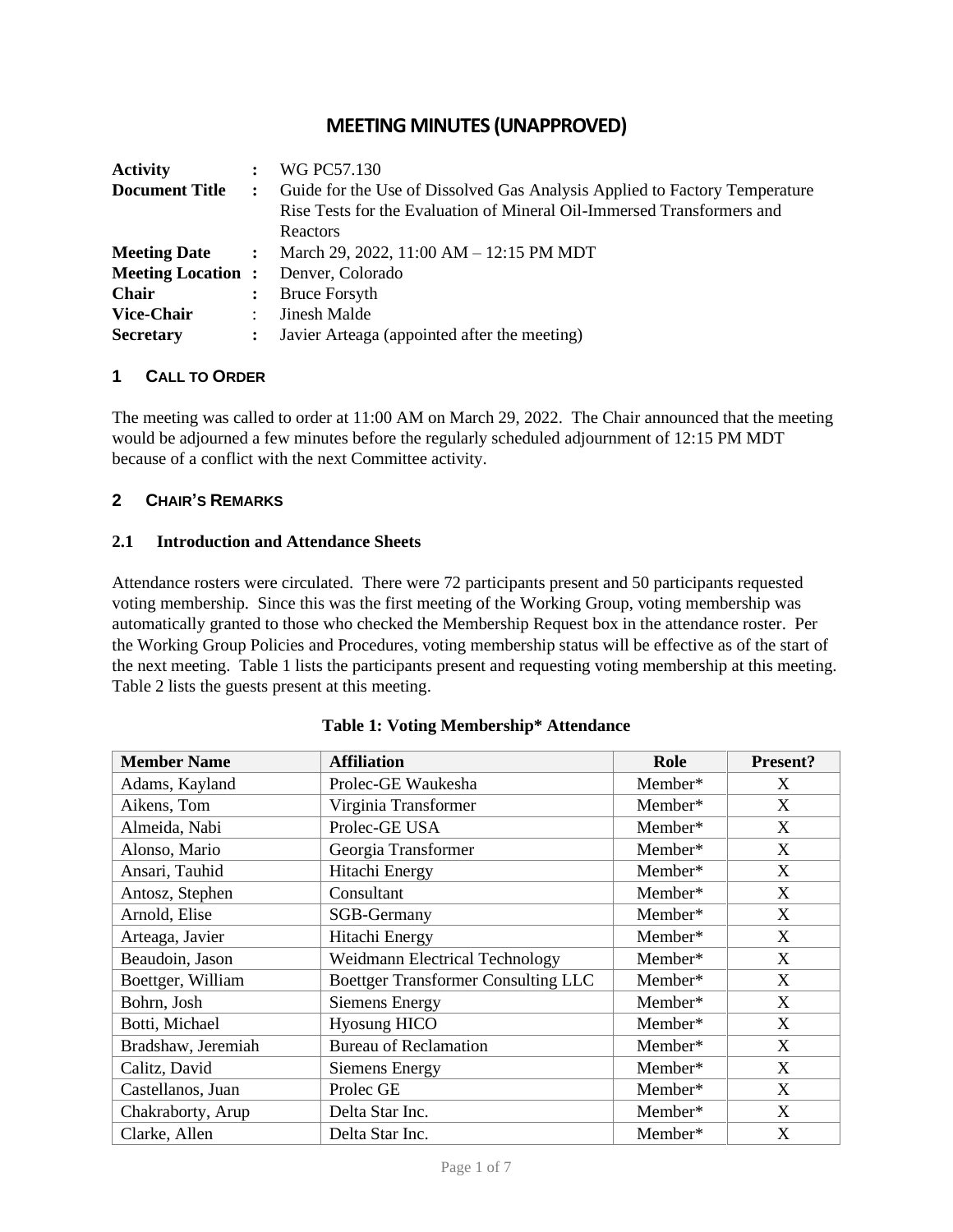| <b>Member Name</b> | <b>Affiliation</b>                | Role       | Present?                  |
|--------------------|-----------------------------------|------------|---------------------------|
| Davis, Eric        | Burns & McDonnell                 | Member*    | X                         |
| Debass, Samson     | <b>EPRI</b>                       | Member*    | $\mathbf X$               |
| Draper, Zachary    | Delta-X Research                  | Member*    | $\mathbf X$               |
| Faur, Florin       | Prolec GE Waukesha                | Member*    | $\mathbf X$               |
| Forsyth, Bruce     | Bruce Forsyth and Associates PLLC | Chair      | $\mathbf X$               |
| Garcia, Eduardo    | <b>Siemens Energy</b>             | Member*    | $\mathbf X$               |
| Griesacker, Bill   | Duquesne Light                    | Member*    | $\mathbf X$               |
| Hollrah, Derek     | Burns & McDonnell                 | Member*    | $\mathbf X$               |
| Jensen, Nick       | Delta Star Inc.                   | Member*    | $\mathbf X$               |
| Joshi, Akash       | Black & Veatch                    | Member*    | X                         |
| Kazmierczak, Jerzy | Hitachi Energy                    | Member*    | $\mathbf X$               |
| Kirchenmayer, Egon | <b>Siemens Energy</b>             | Member*    | $\mathbf X$               |
| Lewand, Lance      | Doble Engineering                 | Member*    | $\boldsymbol{\mathrm{X}}$ |
| Malde, Jinesh      | M&I Materials Inc.                | Vice-Chair |                           |
| Murray, David      | <b>TVA</b>                        | Member*    | X                         |
| Musgrove, Ryan     | Oklahoma Gas & Electric           | Member*    | $\mathbf X$               |
| Patel, Nitesh      | Hyundai Power Transformer         | Member*    | $\mathbf X$               |
| Patel, Sanjay      | <b>Royal Smit Transformers</b>    | Member*    | $\mathbf X$               |
| Reed, Scott        | <b>MVA</b>                        | Member*    | X                         |
| Sahin, Hakan       | Virginia Transformer Corp         | Member*    | $\mathbf X$               |
| Sarkar, Amitabh    | Virginia Transformer Corp         | Member*    | $\mathbf X$               |
| Schrammel, Alfons  | <b>Siemens Energy</b>             | Member*    | $\boldsymbol{\mathrm{X}}$ |
| Sinclair, Jonathan | PPL Electric                      | Member*    | $\mathbf X$               |
| Skinger, Kenneth   | Scituate Consulting, Inc.         | Member*    | $\mathbf X$               |
| Som, Sanjib        | <b>PTTI</b>                       | Member*    | $\mathbf X$               |
| Staley, Brad       | <b>Salt River Project</b>         | Member*    | $\mathbf X$               |
| Thompson, Ryan     | Burns & McDonnell                 | Member*    | $\mathbf X$               |
| Tolcachir, Eduardo | <b>Tubos Trans Electric</b>       | Member*    | $\mathbf X$               |
| Varghese, Ajith    | Prolec GE Waukesha                | Member*    | $\mathbf X$               |
| Varnell, Jason     | Doble Engineering                 | Member*    | $\mathbf X$               |
| Wallach, David     | Duke Energy                       | Member*    | $\mathbf X$               |
| Zemanovic, Kyle    | Eaton                             | Member*    | $\mathbf X$               |
| Zibert, Kris       | <b>Allgeier Martin</b>            | Member*    | $\mathbf X$               |
| Ziparizoski, Zan   | <b>Howard Industries</b>          | Member*    | $\mathbf X$               |

\* Voting Membership will take effect at the beginning of the next meeting.

# **Table 2: Guests Present**

| <b>Guest Name</b>        | <b>Affiliation</b>            |
|--------------------------|-------------------------------|
| Benach, Jeffrey          | Megger                        |
| Byrnes, Ryan             | <b>HICO</b> America           |
| Carrizales, Juan Alfredo | Prolec GE                     |
| Christodoulou, Larry     | <b>Electric Power Systems</b> |
| Downey, Andy             | Prolec GE Waukesha            |
| Faherty, Joe             | <b>OTC</b> Services           |
| Hakim, Shamaun           | <b>WEG Transformer USA</b>    |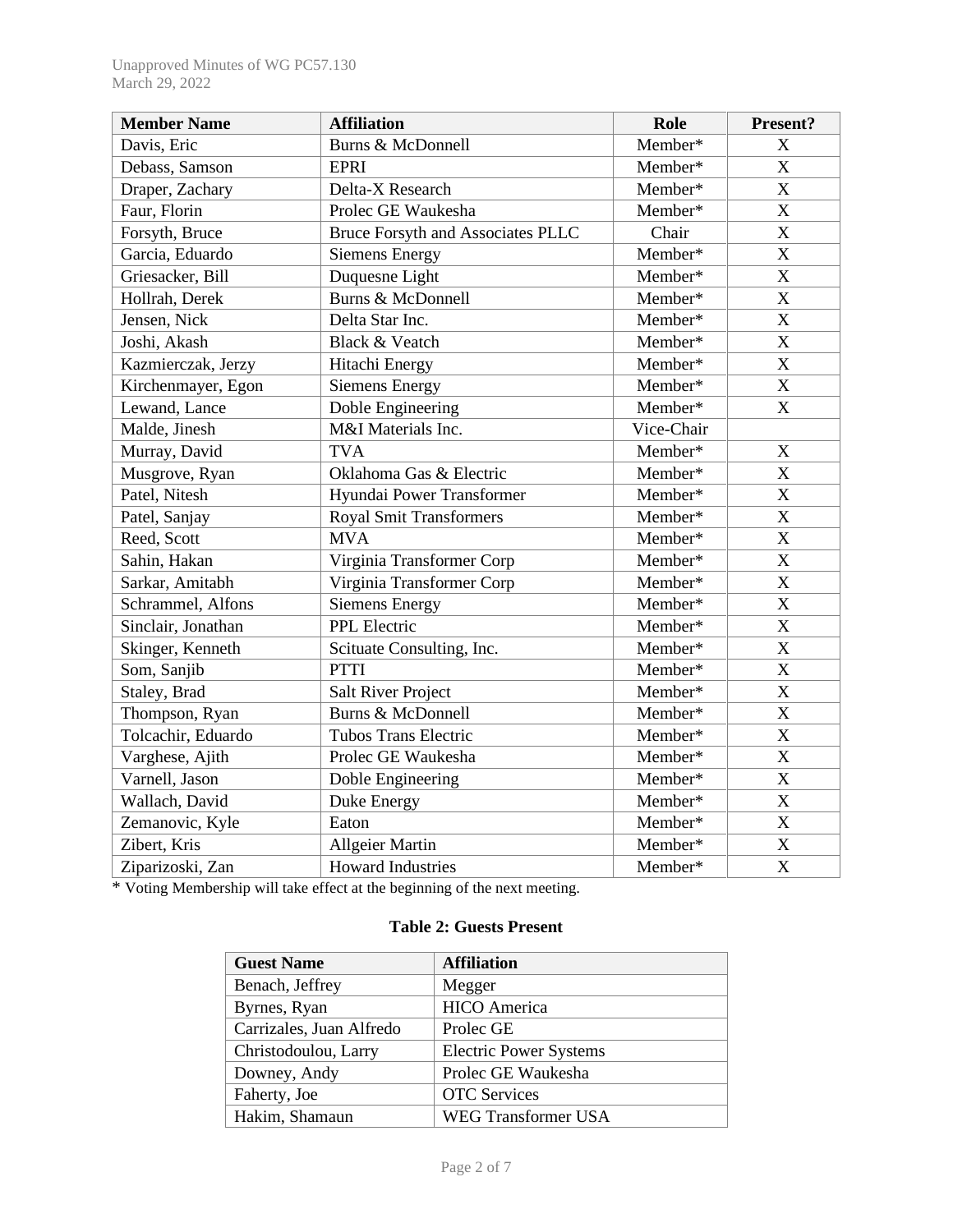| <b>Guest Name</b>        | <b>Affiliation</b>                    |
|--------------------------|---------------------------------------|
| Havens-Spillers, Bridget | Ameren Missouri                       |
| Jakob, Karl              | Cargill                               |
| Jordan, Steve            | TVA                                   |
| Nesvold, Brady           | <b>Xcel Energy</b>                    |
| Nims, Joe                | Allen & Hoshall                       |
| Pinard, Matt             | <b>Weidmann Electrical Technology</b> |
| Powell, Chad             | Hitachi Energy                        |
| Radbrandt, Ulf           | Hitachi Energy                        |
| Rainer, Frostcher        | Reinhausen Germany                    |
| Rehkopf, Sebastian       | Maschinenfabrik Reinhausen            |
| Sen, Cihangir            | Duke Energy                           |
| Soto, Mauricio           | Hitachi Energy                        |
| Steele, Hampton          | TVA                                   |
| Steineman, Andy          | Delta Star                            |
| Wright, Jeffrey          | Duquesne Light                        |

#### **2.2 Participant Behavior**

The Chair showed and briefly reviewed the IEEE SA slides related to participant behavior in the individual Working Group process. There were no comments.

#### **2.3 Essential Patent Claims**

The Chair showed and briefly reviewed the IEEE SA slides related to Essential Patent Claims. The Chair provided an opportunity for participants to identify patent claim(s) or patent application claim(s) and/or the holder of patent claim(s) or patent application claim(s) of which the participant is personally aware and that may be essential for the use of this standard. No claims were made.

## **2.4 Copyright Policy**

The Chair showed and briefly reviewed the IEEE slides related to Copyright Policy. There were no comments.

## **3 REVIEW OF AGENDA**

The proposed agenda (see Figure 1) was shown. The Chair asked if there were any requested changes to the agenda. None were requested and as such the agenda was considered approved.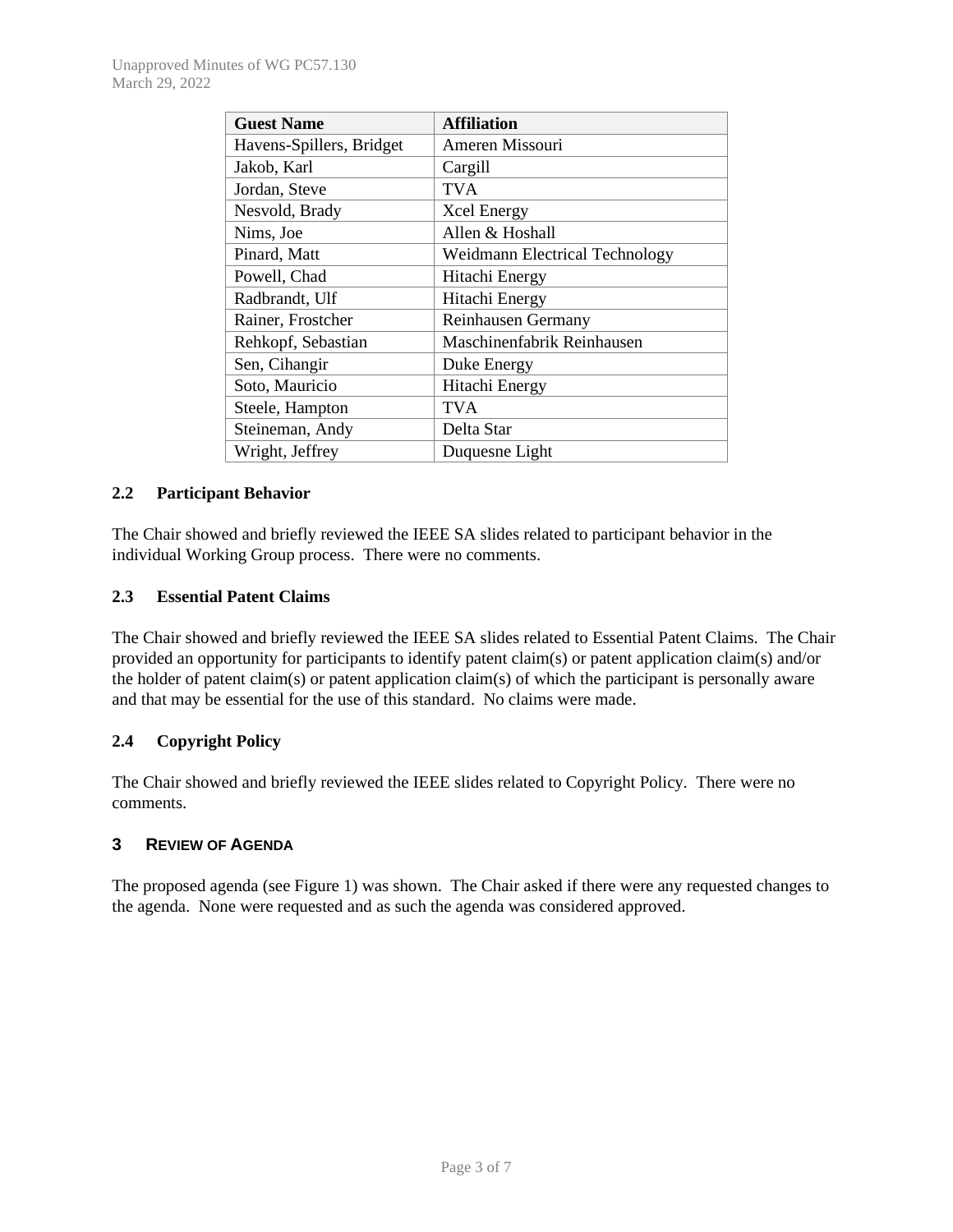|                | <b>Working Group PC57.130</b>                                                   |  |
|----------------|---------------------------------------------------------------------------------|--|
|                | Location: Denver, Colorado<br>Tuesday, March 29, 2022   11:00 AM - 12:15 PM MDT |  |
|                | <b>Chair: Bruce Forsyth</b><br>Vice Chair & Secretary: Jinesh Malde             |  |
| 1 <sup>1</sup> | Call to Order                                                                   |  |
| $2^{\circ}$    | <b>Chair's Remarks</b>                                                          |  |
|                | Introduction and Attendance Sheets<br>a.                                        |  |
|                | <b>Participant Behavior</b><br>b <sub>1</sub>                                   |  |
|                | <b>Essential Patent Claims</b><br>C.                                            |  |
|                | <b>Copyright Policy</b><br>d.                                                   |  |
| 3.             | <b>Review of Agenda</b>                                                         |  |
| 4.             | Review of PAR changes required by NesCom                                        |  |
| 5.             | Discussion of PC57.130 project milestones                                       |  |
| 6.             | Discussion of contentdesired changes                                            |  |
| 7 <sup>1</sup> | <b>New Business</b>                                                             |  |
| 8.             | Adjournment                                                                     |  |

## **Figure 1: Proposed Agenda**

#### **4 REVIEW OF PAR CHANGES REQUIRED BY NESCOM**

The Chair reviewed the PAR that was originally submitted to NesCom as well as the final PAR that was approved by NesCom. Only a few changes were were requested by NesCom.

The approved Scope is as follows:

*"This document defines evaluation procedures and guidelines for acceptable levels of gases generated in conventional mineral oil-filled transformers and reactors during factory temperature rise tests."*

The approved Purpose is as follows:

*"The purpose of this Guide is to provide guidance in the application of dissolved gas analysis (DGA) to transformers and reactors subjected to factory temperature rise tests. This document consists of evaluation procedures and guidelines for acceptable levels of gases generated in conventional mineral-oil filled transformers and reactors during factory temperature rise tests."*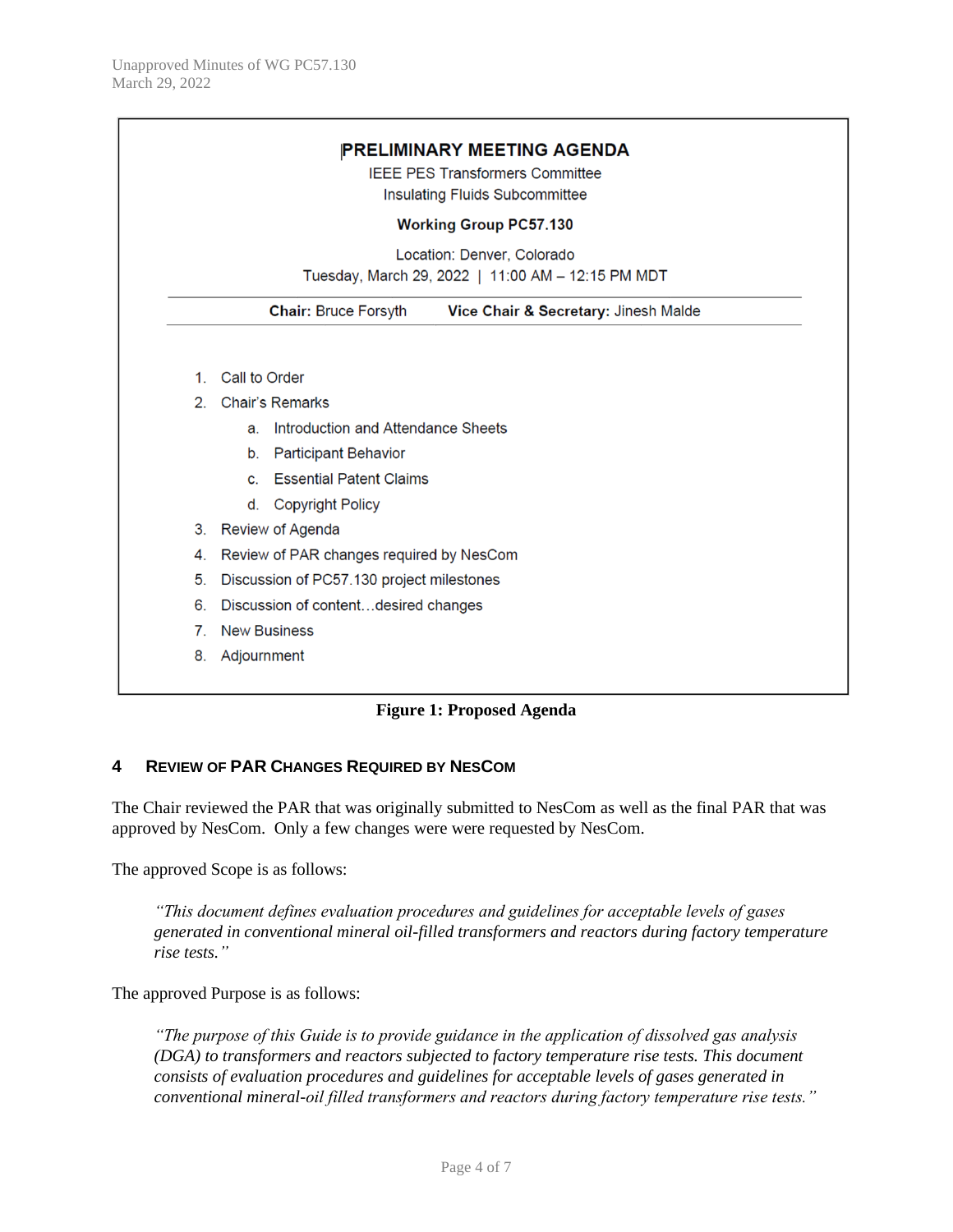## **5 DISCUSSION OF PC57.130 PROJECT MILESTONES**

The Chair reviewed the basic milestones for the project as follows:

- Identify revision needs; form TF groups .......................... March 2022 Oct 2022
- Document development.................................................Mid 2022 Fall 2024
- Submit to SC for sponsor ballot approval......................Fall 2024
- Begin Sponsor ballot process (several steps).................Late 2024
- Ballot resolution & re-ballot..........................................Early 2025 Mid 2025
- Submission of approved document................................Fall 2025

It was noted that the PAR expires at the end of 2026, but since the current document expires at the end of 2025 it is necessary to accelerate the work and finish before the end of 2025.

#### **6 CONTENT DISCUSSION**

The Chair opened the floor to discussions related to improvements that should be considered by the Working Group to improve the Guide. The basic structure of the existing document was reviewed, with focus on Table 2 that provides gas generation rate limits for hydrogen  $(H_2)$ , carbon monoxide (CO), carbon dioxide (CO<sub>2</sub>), and the combined total of methane (CH<sub>4</sub>), ethane (C<sub>2</sub>H<sub>6</sub>), and ethylene (C<sub>2</sub>H<sub>4</sub>). The combine total of the latter three is referred to as the hydrocarbon component. The following bullets summarize the suggestions made.

- **Ester liquids**. Should the scope be expanded to include ester liquids? There was general agreement in favor of expanding the scope to include ester liquids. The Chair noted this would require a PAR revision. There was some question as to whether sufficient data exists to develop limits for ester liquids (both natural and synthetic). After some discussion it was agree that a Task Force will be formed to investigate the feasibility of expanding the scope of the document to include ester liquids. Lance Lewand agreed to chair the TF and to report back to the WG no later than the Fall 2022 meeting. Several people volunteered to participate in the TF, including Jeremiah Bradshaw, Javier Arteaga, Sanjay Patel, and Elise Arnold. Any other interested participants are asked to contact Lance Lewand directly.
- **Gassing during overload tests**. A participant asked whether any generation limits are included for overload tests, and if not, should the document be expanded to include such limits.
- **Gassing during other tests**.A participant asked if the document should be expanded to provide gas generation limits for other tests, such as dielectric tests. A comment was made that the current document focuses only on gasses generated during temperature rise tests performed in accordance with IEEE Std C57.12.90™.
- Are the existing limits still valid? A participant asked whether industry experience since the current document was published still supports the generation limits contained in Table 2.
- **Is the fundamental approach still valid?** A participant asked whether the basic approach of analyzing generation rates as described in the current document is still considered the best approach. There was general agreement that the approach is acceptable, and if the document is expanded to include ester liquids new tables similar to Table 2 should be introduced as necessary.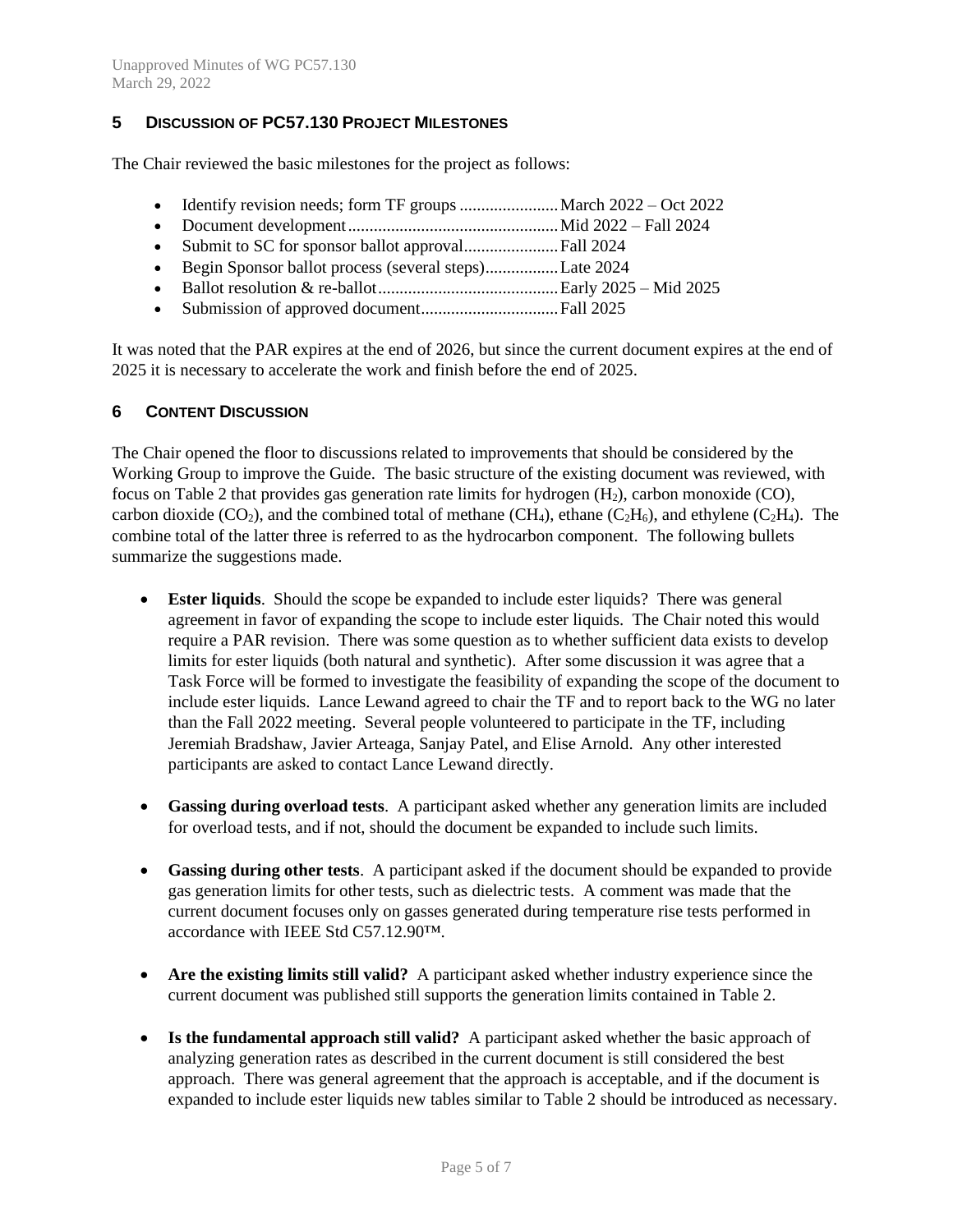- **Does the document apply to full current and full voltage tests on load tap changers (LTC)?** A question was asked related to LTCs, but it was generally agreed the gas generation limits described in the current document are for temperature rise tests on the main transformer only and do not apply to special load current or voltage tests that focus on LTC operation.
- **Guidelines for reporting methods and duration of temperature rise test.** A participant recommended guidelines be introduced to document the specific procedure(s) followed during the temperature rise tests. Specifically, the participant recommended documenting whether any overloads or cooling restrictions were employed to shorten the duration of the temperature rise test.
- **Consideration for higher temperature transformers.** A discussion took place regarding the applicability of the Guide to transformers with non-standard temperature rise ratings (e.g., 75  $^{\circ}$ C) rise). A participant mentioned it is the absolute temperature that we should discuss and not temperature rises since ambient temperature is frequently a consideration in the application of higher temperature rise designs. More specifically, he stated it is the absolute temperature within the transformer that is of concern, not necessarily the temperature rise rating.
- **Separation of gasses from hydrocarbon component.** A few comments were made suggesting there may be data supporting the separation of one or more gas from the hydrocarbon group (methane, ethane, ethylene). Specifically, it was suggested that methane should be separated for mineral oil and ethane may need to be separated for natural esters due to their relative concentrations with respect to the other gasses.
- **Data supporting the original values in Table 2.** There were a few comments about the data that was used to generate the existing limits in Table 2. Specifically, what was the source of the data and is it still available? The Chair stated he will reach out to the officers of the original documents to inquire about the original data.
- **Should columns be added to Table 2 with limits for various cooling modes (e.g., ONAN, ONAF, etc.**). A participant felt adding columns to Table 2 with separate limits for different cooling modes would be beneficial. Another participant stated it is not possible to determine during which cooling mode gasses are produced using the current temperature rise test methods. Specifically, current methods may run a temperature rise test at rated MVA, then immediately move to the maximum MVA. Unless separate tests are performed, perhaps with degassed oil for each, it is not possible to know when the gasses were generated.
- **Adding recommended actions.** The current Guide lists gas generation rate limits with three condition levels (Condition I - No problem detected; Condition II - Possible problem; Condition III - Likely problem). A participant stated it would be beneficial to expand the Guide to provide recommendations regarding investigative steps to take for conditions II and III.

## **7 UNFINISHED BUSINESS**

No unfinished business topics were raised for discussion.

## **8 NEW BUSINESS**

No new business topics were raised for discussion.